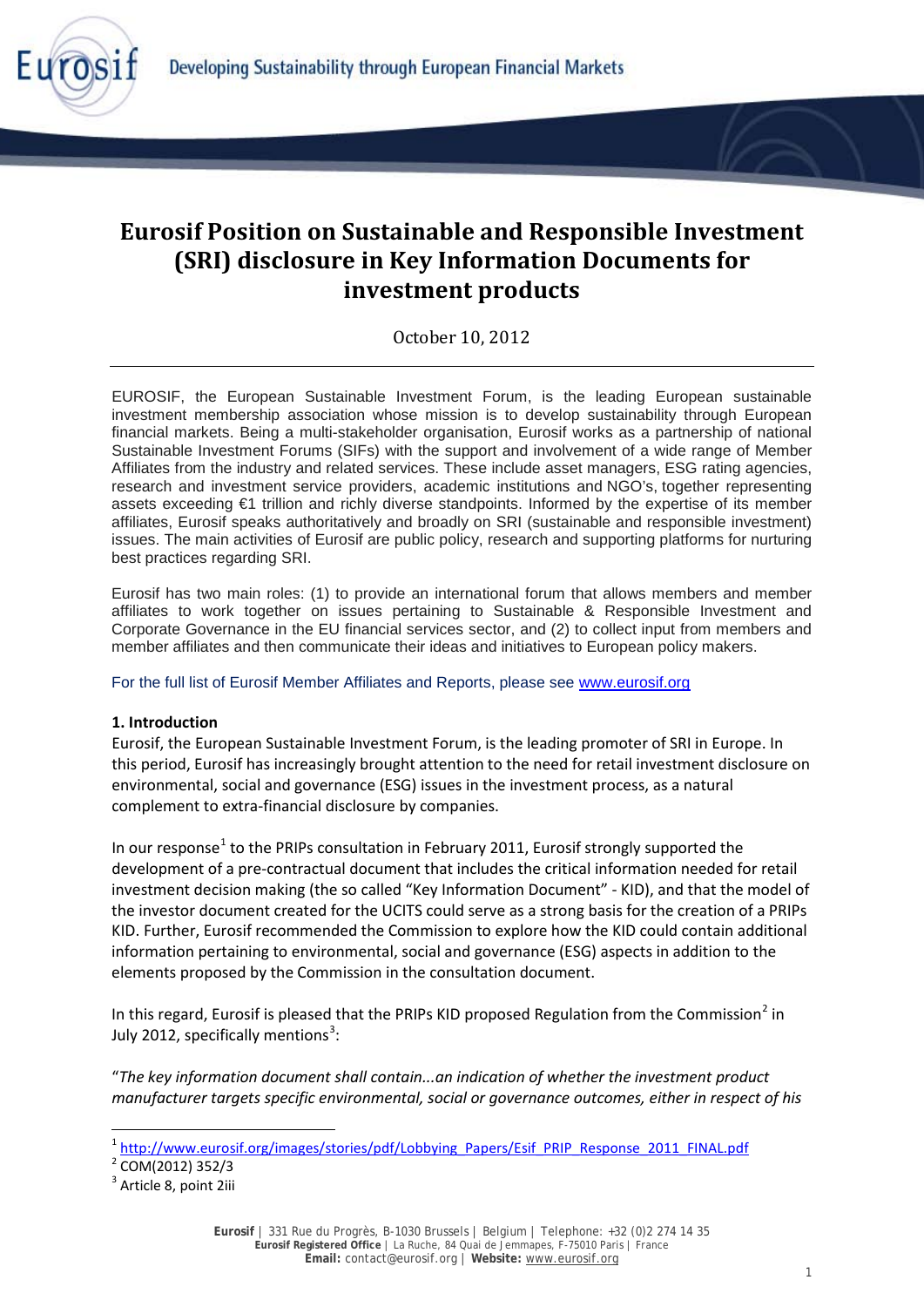

*conduct of business or in respect of the investment product, and if so, an indication of the outcomes being sought and how these are to be achieved;*"

The intention to have a requirement for all investment funds and financial institutions to inform about any ethical or responsible investment criteria they apply or any standards and codes to which they adhere was already envisioned in the December 2011 Communication on CSR<sup>[4](#page-1-0)</sup>, and Eurosif is pleased to see rapid progress in this area.

Eurosif considers this major progress in the process towards comprehensive investor disclosure of ESG practices in the investment process, and urges the Council and Parliament to retain this language in the final text of the Regulation.

#### **2. From KIID to KID**

The legislation underpinning the KIID is contained in Commission Regulation 583/2010, and came into effect on July 1, 2012. CESR (the predecessor to ESMA) provided guidance on the technical implementation in CESR/10-1321. Neither the KIID Regulation nor the CESR guidelines mention SRI or ESG information. While the proposed Regulation on PRIPs is envisioned to replace the UCITS KIID in order to provide uniform disclosure across different types of investment, there is a transition period for UCITS funds of five years during which a fund many continue to use the KIID framework.

### **3. SRI disclosure in pre-contractual information**

Eurosif strongly supports the Commission proposal for a new KID that contains mandatory disclosure on ESG information across all retail investment products. This is important to create a level playing field in terms of disclosure requirements and cost. To facilitate the harmonisation of ESG disclosure, Eurosif has developed a disclosure framework for ESG information that can be used in the current KIID, and transitioned to the new KID when the new Regulation comes into force.

Given the limited space in the KIID, Eurosif suggests using the following tick box approach, as it is easy to understand and provides basic information without sacrificing depth of disclosure. The strategies represented here are based on a classification work carried out late 2011 until early 2012 by a pan-European working group of industry practitioners.

|          |          |          |  |        | Does the fund take environmental, social and governance (ESG) criteria into account? |
|----------|----------|----------|--|--------|--------------------------------------------------------------------------------------|
| $\Box$ E | $\Box$ S | $\Box$ G |  | □ None |                                                                                      |

#### **If yes, select the strategy (ies) used:**

- 
- 
- □ Norms-based ESG screening □ Other:
- □ Best-in-class Exclusion of holdings
- $\Box$  Sustainability themed investment  $\Box$  Voting / Engagement on ESG issues
	-

Additional disclosure by investors who adopt ESG investment strategies into their fund management and investment selection process should be in the form of a standardised European framework such as the Eurosif European SRI Transparency Code one-pager, a simplified, easy to read document that complements a more detailed and public disclosure questionnaire publicly available on Eurosif's

<span id="page-1-0"></span> $4$  COM(2011) 681 final, section 4.4.3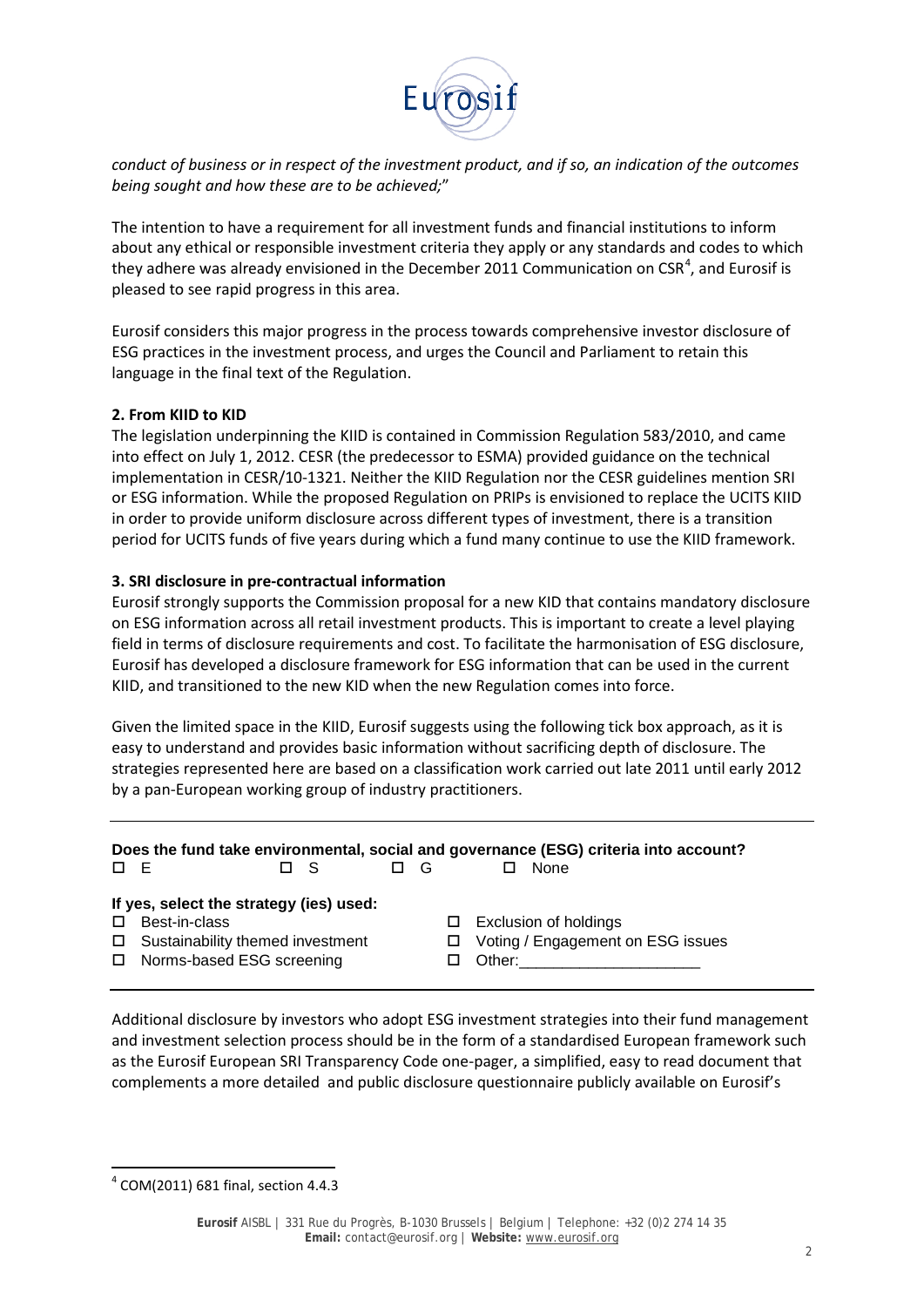

website and summarises the key ESG features of a given fund to the extent that fund adopts one of the SRI strategies referred to above<sup>[5](#page-2-0)</sup>.

### **4. SRI disclosure in post-contractual information**

If pre-contractual reporting is essential, Eurosif's view is that post-contractual reporting is equally important if not more important in order to foster the adoption, and credibility, of ESG strategies.

The post-contractual reporting should allow investors to assess to what extent the stated ESG criteria and strategies have been used and applied over the reporting period.

In particular, Eurosif believes that the post-contractual reporting should be guided by a couple of key principles, such as to provide relevant, comparable, timely and reliable information. It is therefore important that the reporting, and in particular that of investment funds (UCITS), demonstrates how ESG criteria are integrated throughout the investment lifecycle, from the construction of the investment universe to the portfolio construction and its ongoing management.

Eurosif therefore recommends that ESG post-contractual disclosure is preferably integrated in the financial report of the investment product. Alternatively, a separate report, as suggested by EFAMA, would be acceptable, if at product level and not at company level.

Both quantitative and qualitative information post-investment about the extent to which the precontractual information has been adhered to should be provided in the reporting. This information should measure success against KPIs and be reported on a regular basis, but at least annually.

The reporting frequency should be at least annually.

For investment funds, Eurosif would recommend, on top of this reporting, the use of the European SRI Transparency Code launched in 2004 with the support of the European Commission and initially called European SRI Transparency Guidelines. This Code covers a detailed disclosure, at individual product level, on how ESG criteria are taken into account throughout the investment lifecycle. It is currently being refreshed with the objective to be more reader-friendly, concise and aligned with industry developments. A new version (V3.0) is expected in Fall 2013. To date, over 500 European "SRI" funds have adopted the Code, out of about 900 similar funds $<sup>6</sup>$  $<sup>6</sup>$  $<sup>6</sup>$ . Note that the Code is</sup> completed by a one-pager which is even more concise and retail friendly.

The Code also makes reference, via URLs, to all relevant documents (KIID, prospectus, Annual Report, Fund Fact Sheets, dedicated web pages, etc.) where relevant information about the ESG approach of the fund can be found. It also includes a reference about whether the promoting asset management company is a Un-backed Principles for Responsible Investment signatory and about whether the product enjoys any SRI label or certification. It is therefore a thorough document that allows investors to find all relevant ESG information in one place.

<span id="page-2-0"></span><sup>&</sup>lt;sup>5</sup> Note that the Eurosif one-pager will undergo some changes. Eurosif will be introducing a new version of its Code late 2012 and a Transparency Logo certification system early 2013. As part of this exercise, it is Eurosif's intention to work with its various national Sustainable Investment Forums to upgrade the current transparency one-pager.<br><sup>6</sup> Source: Vigeo/Avanzi

<span id="page-2-1"></span>